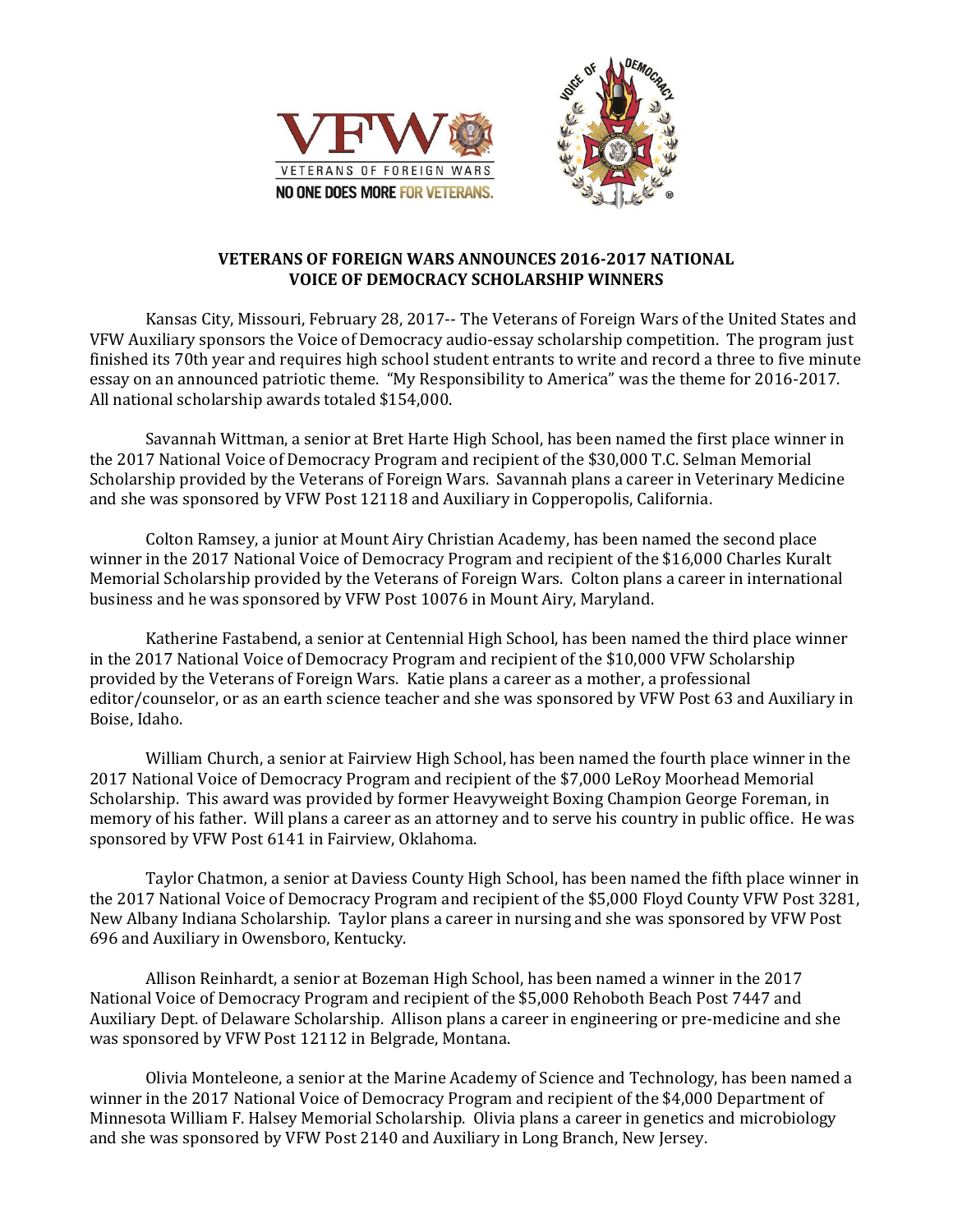Dylan Carpenter, a senior at Leake Central High School, has been named a winner in the 2017 National Voice of Democracy Program and recipient of the \$3,500 Department of New York and Auxiliary, Rev. Albert G. Salmon Memorial Scholarship. Dylan plans a career as a Pediatric Hematology Oncologist and he was sponsored by VFW Post 4970 and Auxiliary in Carthage, Mississippi.

Sarah Brown, a homeschooled senior, has been named a winner in the 2017 National Voice of Democracy Program and recipient of the \$3,000 Department of Indiana and Auxiliary Scholarship. Sarah plans a career in government/politics/pre-law and she was sponsored by VFW Post 1039 and Auxiliary in Menomonie, Wisconsin.

Benjamin Yantes, a senior at St. Mary's Central High School, has been named a winner in the 2017 National Voice of Democracy Program and recipient of the \$3,000 Joseph and Irene Hansen Memorial Scholarship. Benjamin plans a career in nursing and he was sponsored by VFW Post 1326 and Auxiliary in Bismarck, North Dakota.

Daniel Caroe, a junior at Desert Springs Christian Academy, has been named a winner in the 2017 National Voice of Democracy Program and recipient of the \$2,500 Daniel Sean Wallace Memorial Scholarship. Daniel plans a career as a political analyst and he was sponsored by VFW Post 10124 and Auxiliary in Las Cruces, New Mexico.

Alyssa Muller, a junior at Riverton High School, has been named a winner in the 2017 National Voice of Democracy Program and recipient of the \$2,500 Troy and Sandy Rothbart Memorial Scholarship. Alyssa plans a career as a lawyer and she was sponsored by VFW Post 8307 and Auxiliary in Layton, Utah.

Jay Falk, a junior at T.C. Williams High School, has been named a winner in the 2017 National Voice of Democracy Program and recipient of the \$2,000 Jesse A. Lewis Memorial Scholarship. Jay plans a career in public office and she was sponsored by VFW Post 609 and Auxiliary in Alexandria, Virginia.

Katherine Simpson, a senior at Spencer High School, has been named a winner in the 2017 National Voice of Democracy Program and recipient of the \$2,000 Silver Spring Memorial Post 2562 Scholarship. Katherine plans a career as a US Ambassador or to work in the foreign branch of a company. She was sponsored by VFW Post 3159 and Auxiliary in Spencer, Iowa.

Max Hawkins, a senior at Roosevelt High School, has been named a winner in the 2017 National Voice of Democracy Program and recipient of the \$2,000 Department of Arizona and Auxiliary Harry A. Kosht Memorial Scholarship. Max plans a career as a renewable energy engineer and intends to run for public office. He was sponsored by VFW Post 628 and Auxiliary in Sioux Falls, South Dakota.

Gabrielle Jones, a senior at Warren G. Harding High School, has been named a winner in the 2017 National Voice of Democracy Program and recipient of the \$2,000 Department of California and Auxiliary Scholarship. Gabby plans a career in Corporate Law and Business Management and she was sponsored by VFW Post 1090 and Auxiliary in Warren, Ohio.

Luke Maynus, a freshman at Capital High School, has been named a winner in the 2017 National Voice of Democracy Program and recipient of the \$2,000 Department of Illinois VFW – Ray Soden/George Cramer Scholarship. Luke plans a career in either political science or as a writer and he was sponsored by VFW Post 9796 in Milton, West Virginia.

Samantha Calcutt, a senior at Colleton County High School, has been named a winner in the 2017 National Voice of Democracy Program and recipient of the \$2,000 Department of Wisconsin Wally Hogan/Tom Tradewell Commanders-in-Chief Scholarship. Samantha plans a career in the medical field and she was sponsored by VFW Post 12102 and Auxiliary in Walterboro, South Carolina.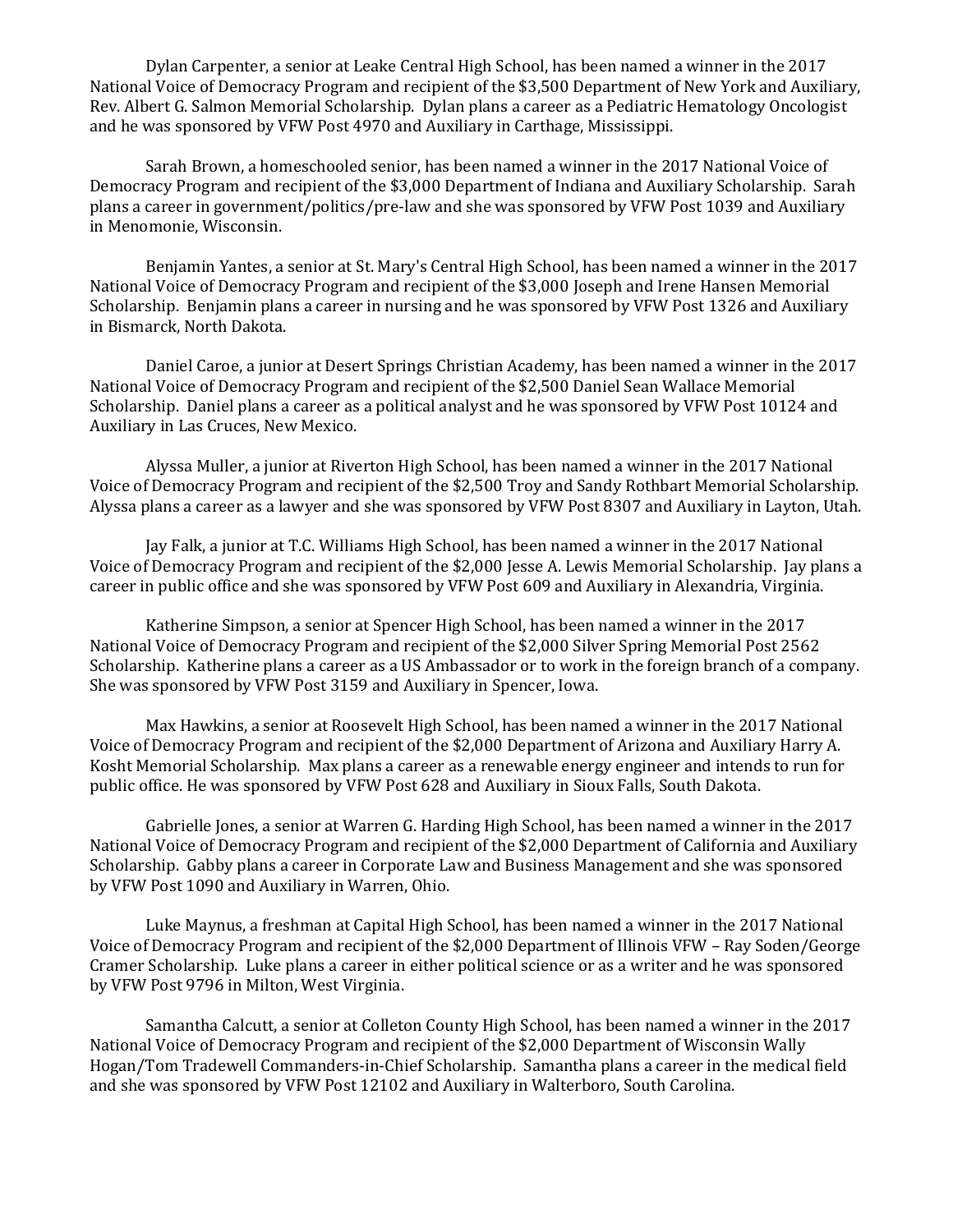Aidan Busch, a senior at Palatine High School, has been named a winner in the 2017 National Voice of Democracy Program and recipient of the \$2,000 Department of Kentucky and Auxiliary Brian Duffy and Marion Watson Scholarship. Aidan plans a career in Government Service and he was sponsored by VFW Post 1337 in Mount Prospect, Illinois.

Laura Latendresse, a sophomore at French International School, has been named a winner in the 2017 National Voice of Democracy Program and recipient of the \$1,000 Francis Tallman Memorial & the \$1,000 Robert A. Stock Memorial Scholarships (combined for \$2,000). Laura plans a career as an astrophysicist and she was sponsored by VFW Post 2460 in Washington, DC.

Grace Lehfeldt, a senior at Heber Springs High School, has been named a winner in the 2017 National Voice of Democracy Program and recipient of the \$1,000 Walter and Doris Marshall Memorial & the \$1,000 Southern Conference Scholarships (combined for \$2,000). Grace plans a career in either social work, international business, or missions. She was sponsored by VFW Post 7514 and Auxiliary in Quitman, Arkansas.

Mei-Ying Croddy, a senior at James Campbell High School, has been named a winner in the 2017 National Voice of Democracy Program and recipient of the \$1,000 Mr. and Mrs. James H. Black & the \$1,000 Jane Young Memorial Scholarships (combined for \$2,000). Mei-Ying plans a career in computer science and she was sponsored by VFW Post 12138 in Ewa Beach, Hawaii.

Caitlyn Waters, a sophomore at Weston High School, has been named a winner in the 2017 National Voice of Democracy Program and recipient of the \$1,000 Department of Alabama & the \$1,000 Department of Georgia James H. "Sloppy" Floyd Memorial Scholarships (combined for \$2,000). Caitlyn plans a career in the medical field and she was sponsored by VFW Post 4317 and Auxiliary in Jonesboro, Louisiana.

Zachary Anderson, a senior at Faith Lutheran High School, has been named a winner in the 2017 National Voice of Democracy Program and recipient of the \$1,000 Department of Georgia R.D. "Bulldog" Smith, Jr. & the \$1,000 Department of Ohio Chester J. Koch Memorial Scholarships (combined for \$2,000). Zachary plans a career in law and he was sponsored by VFW Post 12119 in Las Vegas, Nevada.

Haley Butina, a senior at Tyrone Area High School, has been named a winner in the 2017 National Voice of Democracy Program and recipient of the \$1,000 Department of Connecticut and Auxiliary & the \$1,000 Stephen and Elsie Riordan Memorial Scholarships (combined for \$2,000). Haley plans a career as a High School English Teacher and she was sponsored by VFW Post 4559 in Tyrone, Pennsylvania.

Abigail Wall, a senior at Calvary Christian School, has been named a winner in the 2017 National Voice of Democracy Program and recipient of the \$1,000 Larry W. Rivers & the \$1,000 Department of Illinois Scott Post 4183 Scholarships (combined for \$2,000). Abigail plans a career in middle school education and she was sponsored by VFW Post 9436 and Auxiliary in Pilot Mountain, North Carolina.

Samuel Needleman, a senior at Hopkinton High School, has been named a winner in the 2017 National Voice of Democracy Program and recipient of the \$1,000 All American Post 284 & the \$1,000 Bernard J. Michels, Post 9610 and Auxiliary Scholarships (combined for \$2,000). Sam was sponsored by VFW Post 11490 in Contoocook, New Hampshire.

Stephanie Tam, a junior at Tewksbury Memorial High School, has been named a winner in the 2017 National Voice of Democracy Program and recipient of the \$1,000 Juanita Crowe-Durbino, Department of Tennessee & \$1,000 Ervin and Lorraine Rothenbuhler Scholarships (combined for \$2,000). Stephanie plans a career in the STEM field, and she was sponsored by VFW Post 8164 in Tewksbury, Massachusetts.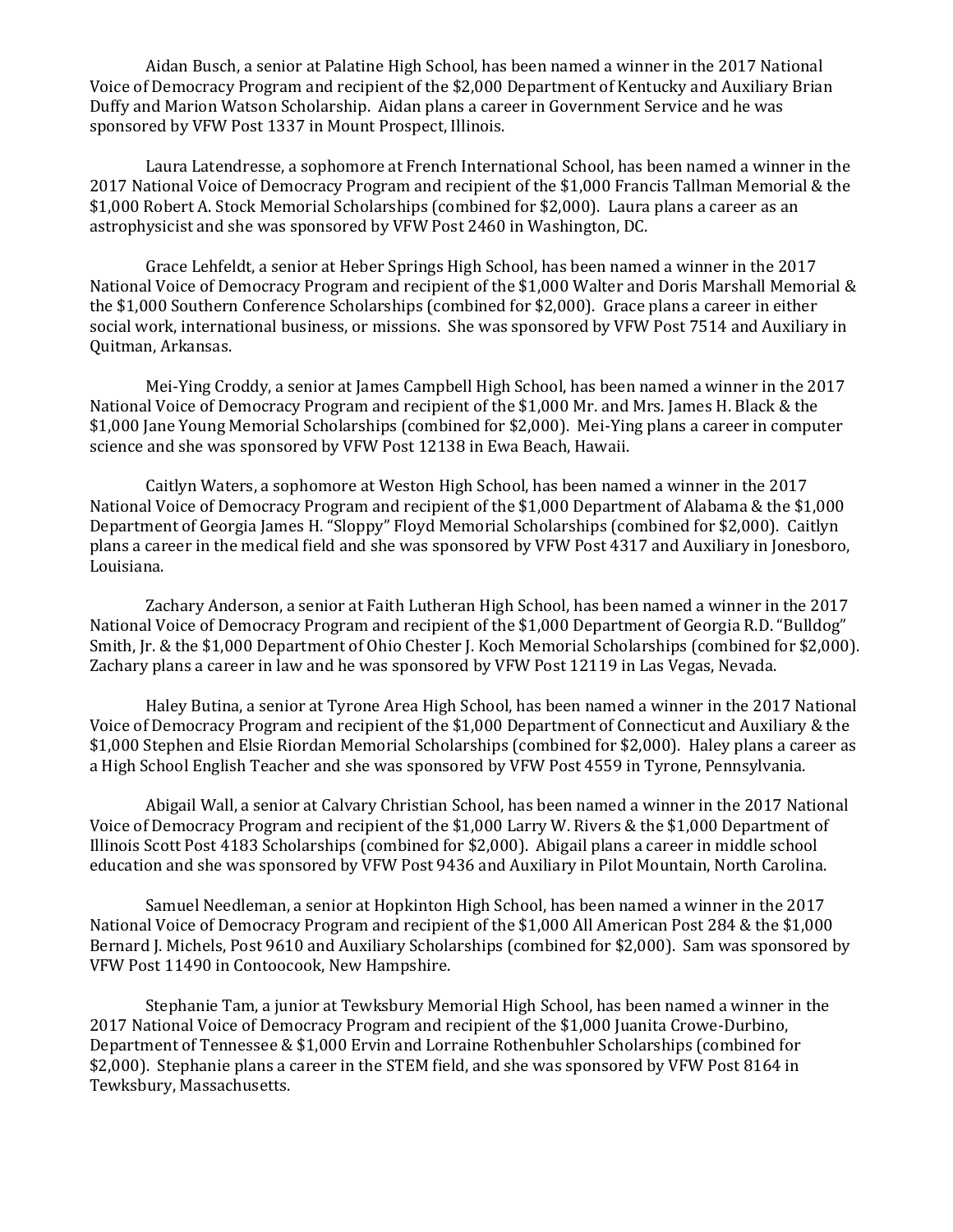Sawyer Getschman, a freshman at Stuttgart High School, has been named a winner in the 2017 National Voice of Democracy Program and recipient of the \$1,000 Fridley VFW Post 363 and Auxiliary & the \$1,000 Department of Michigan and Auxiliary Scholarships (combined for \$2,000). Sawyer plans a career in politics and she was sponsored by VFW Post 10810 in Stuttgart, Germany (VFW Department of Europe).

Emma Freshcorn, a junior at Madison High School, has been named a winner in the 2017 National Voice of Democracy Program and recipient of the \$1,500 Department of Arkansas and Auxiliary Les Thone Memorial Scholarship. Emma plans a career as a pediatric nurse practitioner and she was sponsored by VFW Post 1584 and Auxiliary in Adrian, Michigan.

Thomas Hosford, a senior at Boone Central High School, has been named a winner in the 2017 National Voice of Democracy Program and recipient of the \$1,500 Department of Colorado and Auxiliary Scholarship. Thomas plans a career in law and politics and he was sponsored by VFW Post 736 and Auxiliary in Albion, Nebraska.

Olivia Anderson, a senior at Delmarya Christian High School, has been named a winner in the 2017 National Voice of Democracy Program and recipient of the \$1,500 Department of Illinois and Auxiliary Scholarship. Olivia plans a career as an English as a second language teacher and missionary. She was sponsored by VFW Post 7447 and Auxiliary in Rehoboth Beach, Delaware.

Meghan Hebert, a senior at Killingly High School, has been named a winner in the 2017 National Voice of Democracy Program and recipient of the \$1,500 Department of Massachusetts Edward A. Nardi Scholarship. Meghan plans a career in journalism and she was sponsored by VFW Post 1523 and Auxiliary in Putnam, Connecticut.

Michael Cody, a homeschooled junior, has been named a winner in the 2017 National Voice of Democracy Program and recipient of the \$1,500 Department of Missouri and Auxiliary Scholarship. Michael plans a career in advertising and marketing and he was sponsored by VFW Post 6277 in Monterey, Tennessee.

Brandon Lee, a senior at Kearney R-I Senior High School, has been named a winner in the 2017 National Voice of Democracy Program and recipient of the \$1,500 Department of New Hampshire Scholarship. Brandon plans a career in either biomedical research or biotech development and he was sponsored by VFW Post 5717 and Auxiliary in Kearney, Missouri.

Courtney Michael, a senior at Campbell County High School, has been named a winner in the 2017 National Voice of Democracy Program and recipient of the \$1,500 Department of New Mexico and Auxiliary Scholarship. Courtney plans a career in medicine and she was sponsored by VFW Post 7756 and Auxiliary in Gillette, Wyoming.

Alaha Nasari, a freshman at Hicksville High School, has been named a winner in the 2017 National Voice of Democracy Program and recipient of the \$1,000 Arthur W. Jones VFW Post 7564 and Auxiliary Scholarship. Alaha plans a career in the medical field and she was sponsored by VFW Post 3211 and Auxiliary in Hicksville, New York.

Ryan Arel, a senior at Colchester High School, has been named a winner in the 2017 National Voice of Democracy Program and recipient of the \$1,000 Commander-in-Chief Richard L. Eubank and 2010-2011 Department Commanders Scholarship. Ryan plans a career in journalism and he was sponsored by VFW Post 782 and Auxiliary in Burlington, Vermont.

Adam DeYoung, a junior at Johnson High School, has been named a winner in the 2017 National Voice of Democracy Program and recipient of the \$1,000 Department of Florida John M. "Jack" Carney Scholarship. Adam plans a career in medicine and he was sponsored by VFW Post 4676 and Auxiliary in Universal City, Texas.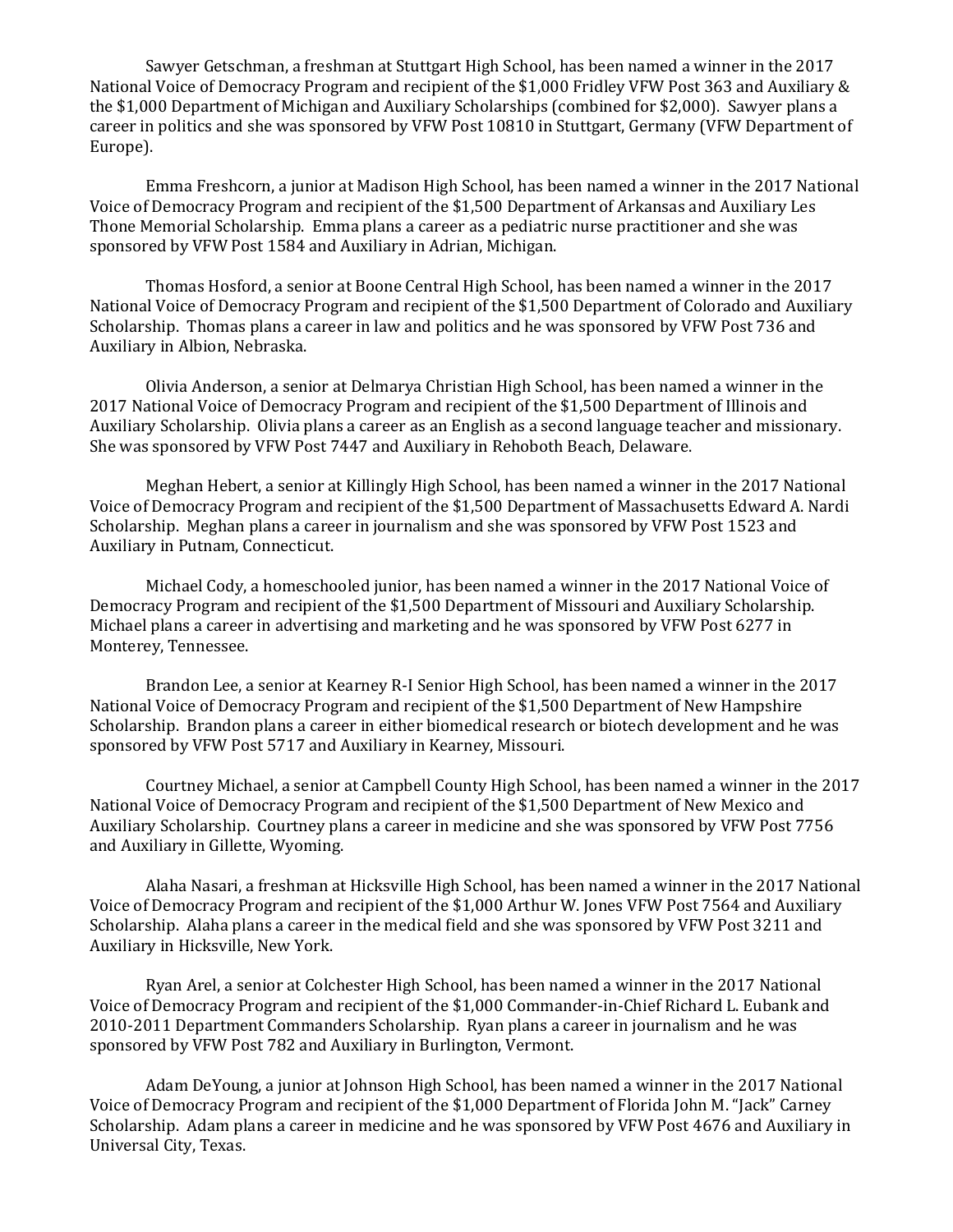Brooke Watkins, a junior at Hubbertville School, has been named a winner in the 2017 National Voice of Democracy Program and recipient of the \$1,000 Department of Hawaii and Auxiliary Scholarship. Brooke plans a career as a lawyer and she was sponsored by VFW Post 5406 in Fayette, Alabama.

Emma Scott, a senior at Gainesville High School, has been named a winner in the 2017 National Voice of Democracy Program and recipient of the \$1,000 Department of Idaho and Auxiliary Scholarship. Emma plans a career as an Orthopaedic Hand Surgeon and she was sponsored by VFW Post 2811 and Auxiliary in Gainesville, Florida.

Kaitlin Larson, a homeschooled senior, has been named a winner in the 2017 National Voice of Democracy Program and recipient of the \$1,000 Department of Kansas and Auxiliary Robert R. Whipple Memorial Scholarship. Kaitlin plans a career in either elementary education or music and she was sponsored by VFW Post 3279 and Auxiliary in Abilene, Kansas.

Chyelle Dvorak, a homeschooled senior, has been named a winner in the 2017 National Voice of Democracy Program and recipient of the \$1,000 Department of Maine Scholarship "to Remember the U.S.S. Maine". Chyelle plans a career in either architecture, engineering, or journalism and she was sponsored by VFW Post 425 and Auxiliary in Hopkins, Minnesota.

Kiley Eckstein, a senior at Highview Christian Academy, has been named a winner in the 2017 National Voice of Democracy Program and recipient of the \$1,000 Department of Mississippi Toxie K. Stapleton Post 6473 Luther J. Cox Memorial Scholarship. Kiley plans a career in nursing and she was sponsored by VFW Post 1761 in Bangor, Maine.

Emily Gage, a sophomore at Colony High School, has been named a winner in the 2017 National Voice of Democracy Program and recipient of the \$1,000 Department of Mississippi VFW and Auxiliary Bernard McClelland Memorial Scholarship. Emily plans a career as a Trauma Surgeon and she was sponsored by VFW Post 9365 and Auxiliary in Wasilla, Alaska.

Madison Ward, a senior at Zama American High School, has been named a winner in the 2017 National Voice of Democracy Program and recipient of the \$1,000 Department of Nevada and Auxiliary Scholarship. Madison plans a career as a US Naval Officer and US Ambassador and she was sponsored by VFW Post 9612 in Camp Zama, Japan (VFW Department of Pacific Areas).

Faith Murrell, a homeschooled junior, has been named a winner in the 2017 National Voice of Democracy Program and recipient of the \$1,000 Department of New Jersey Howard E. Vander Clute Memorial Scholarship. Faith was sponsored by VFW Post 2839 and Auxiliary in Indianapolis, Indiana.

Shana Edwards, a sophomore at Prescott High School, has been named a winner in the 2017 National Voice of Democracy Program and recipient of the \$1,000 Department of Pennsylvania Joseph L. Vicites Memorial Scholarship. Shana plans a career in biochemistry and she was sponsored by VFW Post 10227 and Auxiliary in Prescott Valley, Arizona.

Steven Marsocci, a junior at Bishop Hendricken High School, has been named a winner in the 2017 National Voice of Democracy Program and recipient of the \$1,000 Department of Tennessee Cooper T. Holt - John Furgess Scholarship. Steven plans a career in acting and music, and he was sponsored by VFW Post 2812 and Auxiliary in Thornton, Rhode Island.

Faith Spino, a senior at Salida High School, has been named a winner in the 2017 National Voice of Democracy Program and recipient of the \$1,000 Department of Wyoming and Auxiliary Scholarship. Faith plans a career in marketing communications and she was sponsored by VFW Post 3820 in Salida, Colorado.